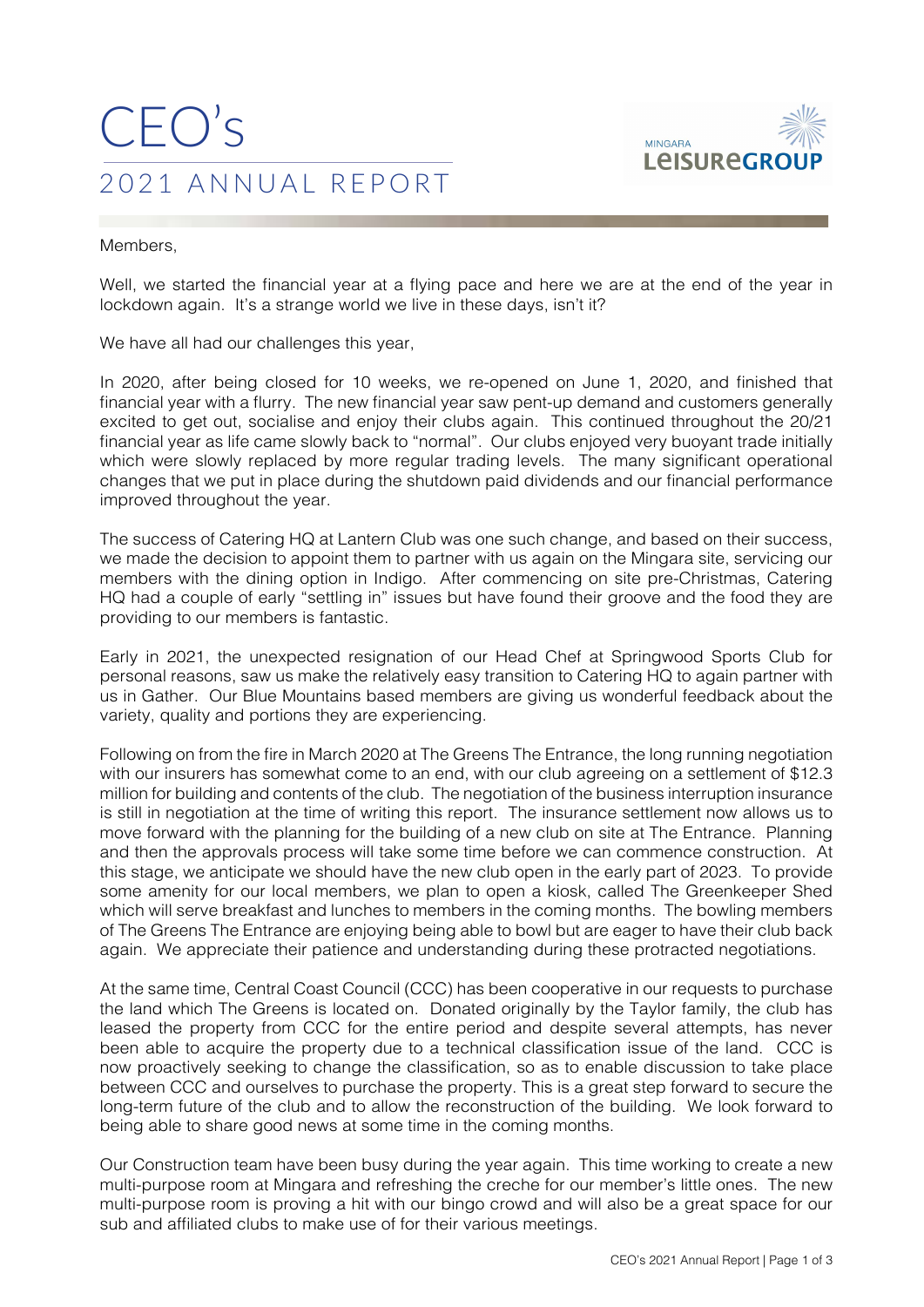Our main lounge refurbishment is the next stage of our detailed masterplan works for the Mingara site. The new amenities have just been completed and have gone from being the oldest and most uninviting toilet amenities in the group, to now being the absolute finest in the whole organisation. The main lounge is now closed for refurbishment, with the first stage anticipated to be ready in time for the summer period. It will be setting a new benchmark for quality bars on the Central Coast.

Ming Dragon, our Asian restaurant partner at Mingara has also undergone some changes, both cosmetic and in terms of offering. Lunchtime will now see a delicious yum cha offering, with the a la carte Chinese cuisine being available for dinner in the evenings. There are no real yum cha offerings on the Central Coast and we think this will be particularly popular.

As I mentioned previously members, the reopening of your clubs after the 2020 COVID-19 shutdown led to a relatively good year of trading, particularly early on. Revenue from operations across the Group increased from \$71.6 million to \$89.9 million. EBITDA increased from \$15.2 million to \$24.54 million this year, an increase of \$9.34 million or 61%. Net profit this year has increased from \$3.6 million last year to \$9.7 million this year, an increase of \$6.1 million, however members should note this is not a typical year and the results are not likely to be replicated in the future. The revenue figure includes \$4 million in insurance proceeds related to the fire at The Greens The Entrance. Our Balance Sheet shows total assets have increased from \$148 million last year to \$151.4 million. Net assets have increased from \$101.5 million last year to \$111.2 million, an increase of 10.9%.

The club's results provided the opportunity to make some substantial early payments on the club's commercial bills. This has reduced our debt position substantially from \$26.6 million last year to \$22.3 million at the end of the financial year. The advance payments are able to be redrawn if needed to fund the next raft of construction works currently underway at the Mingara site. Whether redrawn or not, the advance payments have positioned the club well. Please note the additional payments on our commercial bills are shown in the Balance Sheet as cash, as they are able to be withdrawn easily and are technically a "cash" asset.

One of the great concerns we had during the 2020 shutdown, was our ability to support the community in the short term. I am pleased to report we were still able to maintain a very significant contribution to the communities in which we are located. Across the 5 venues during the 2020/2021 year we contributed more than \$1.9 million. Our Chair will report in more detail on our support of the community however, some highlights are worth noting are;

- **Elsie's Retreat.** our first ever palliative care unit on the Central Coast.
- **March 2021 Floods,** the devastation from this natural disaster which hit the Port Macquarie-Hastings region from March was enormous. The days that followed and continuing up to Easter were very much consumed by the support our team gave to each other and the community at large.
- **Lantern's Sporty Kids Program,** we made a significant investment working with local primary schools in the Canterbury-Bankstown area, implementing new sporting equipment and health and wellbeing programs.
- **The Greens The Entrance,** despite there being no club for the past twelve months, we have made a contribution of \$180,000 towards this year bowls.

Members, this last 18 months or so have seen very exceptional circumstances. Across the globe, this pandemic has caused enormous difficulties for us all. In some circumstances, many have paid the ultimate price. Your club, though facing challenges, will survive. With your support and continued patronage, we will eventually come back to some normality. Throughout this time, your Board of Directors have been courageous, professional and supportive of our Teams. Admirably led by Chair Phil Walker, your Board has a solid strategic plan and a clear vision of where the organisation is heading. Our members are very well served by their Board.